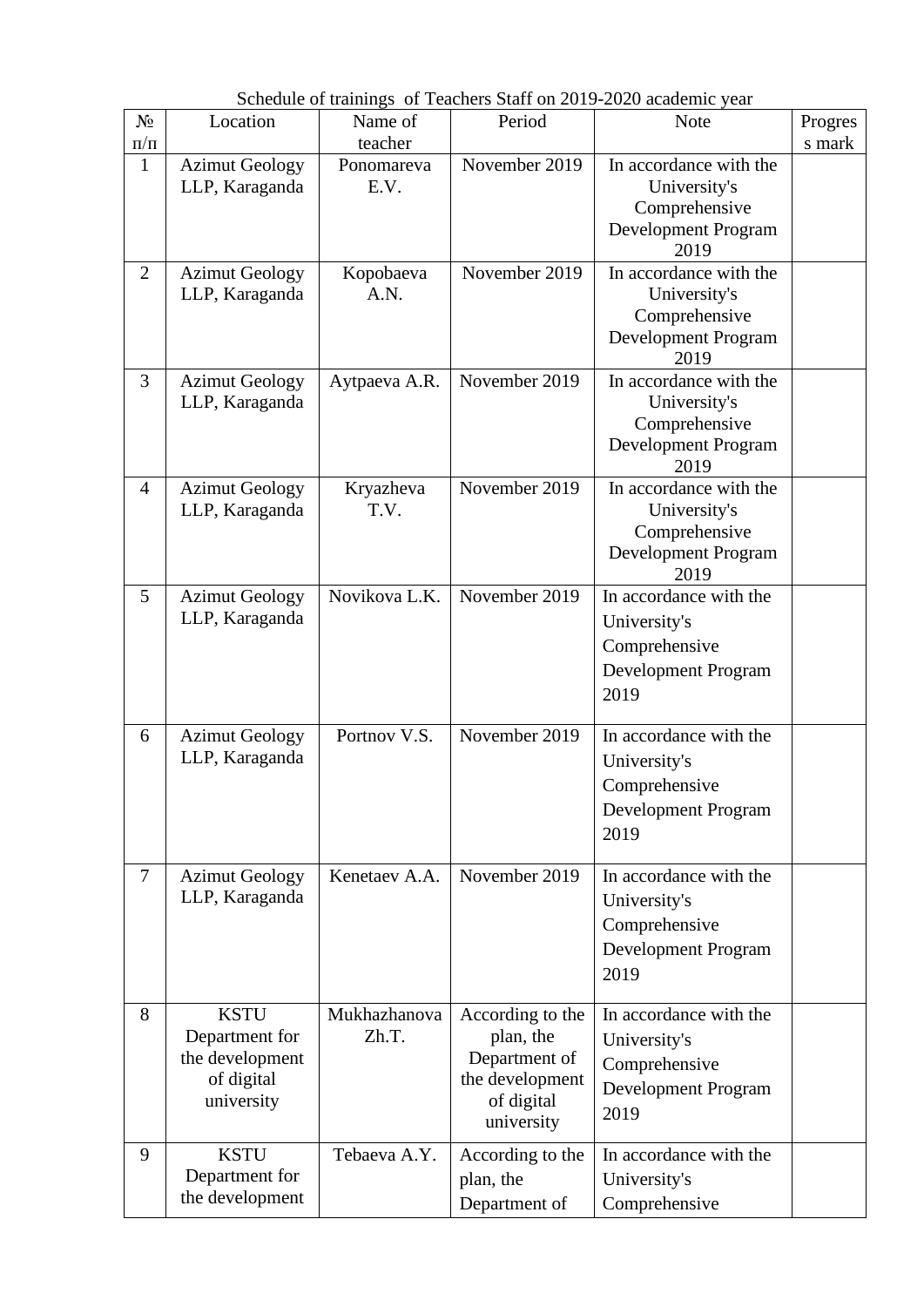|    | of digital<br>university                                                     |                    | the development                                                                               | Development Program                                                                           |  |
|----|------------------------------------------------------------------------------|--------------------|-----------------------------------------------------------------------------------------------|-----------------------------------------------------------------------------------------------|--|
|    |                                                                              |                    | of digital<br>university                                                                      | 2019                                                                                          |  |
| 10 | <b>KSTU</b><br>Department for<br>the development<br>of digital<br>university | Kenetaev A.A.      | According to the<br>plan, the<br>Department of<br>the development<br>of digital<br>university | In accordance with the<br>University's<br>Comprehensive<br>Development Program<br>2019        |  |
| 11 | <b>KSTU</b><br>Department for<br>the development<br>of digital<br>university | Zhelaeva N.V.      | According to the<br>plan, the<br>Department of<br>the development<br>of digital<br>university | In accordance with the<br>University's<br>Comprehensive<br>Development Program<br>2019        |  |
| 12 | <b>KSTU</b><br>Department for<br>the development<br>of digital<br>university | Lee E.S.           | According to the<br>plan, the<br>Department of<br>the development<br>of digital<br>university | In accordance with the<br>University's<br>Comprehensive<br>Development Program<br>2019        |  |
| 13 | <b>KSTU</b><br>Department for<br>the development<br>of digital<br>university | Ponomareva<br>E.V. | According to the<br>plan, the<br>Department of<br>the development<br>of digital<br>university | In accordance with the<br>University's<br>Comprehensive<br>Development Program<br>2019        |  |
| 14 | <b>KSTU</b><br>Department for<br>the development<br>of digital<br>university | Kopobaeva<br>A.N.  | According to the<br>plan, the<br>Department of<br>the development<br>of digital<br>university | In accordance with the<br>University's<br>Comprehensive<br><b>Development Program</b><br>2019 |  |
| 15 | <b>KSTU</b><br>Department for<br>the development<br>of digital<br>university | Aytpaeva A.R.      | According to the<br>plan, the<br>Department of<br>the development<br>of digital<br>university | In accordance with the<br>University's<br>Comprehensive<br>Development Program<br>2019        |  |
| 16 | <b>Azimut Geology</b><br>LLP, Karaganda                                      | Sadchikov<br>A.V.  | April 2020                                                                                    | In accordance with the<br>University's                                                        |  |